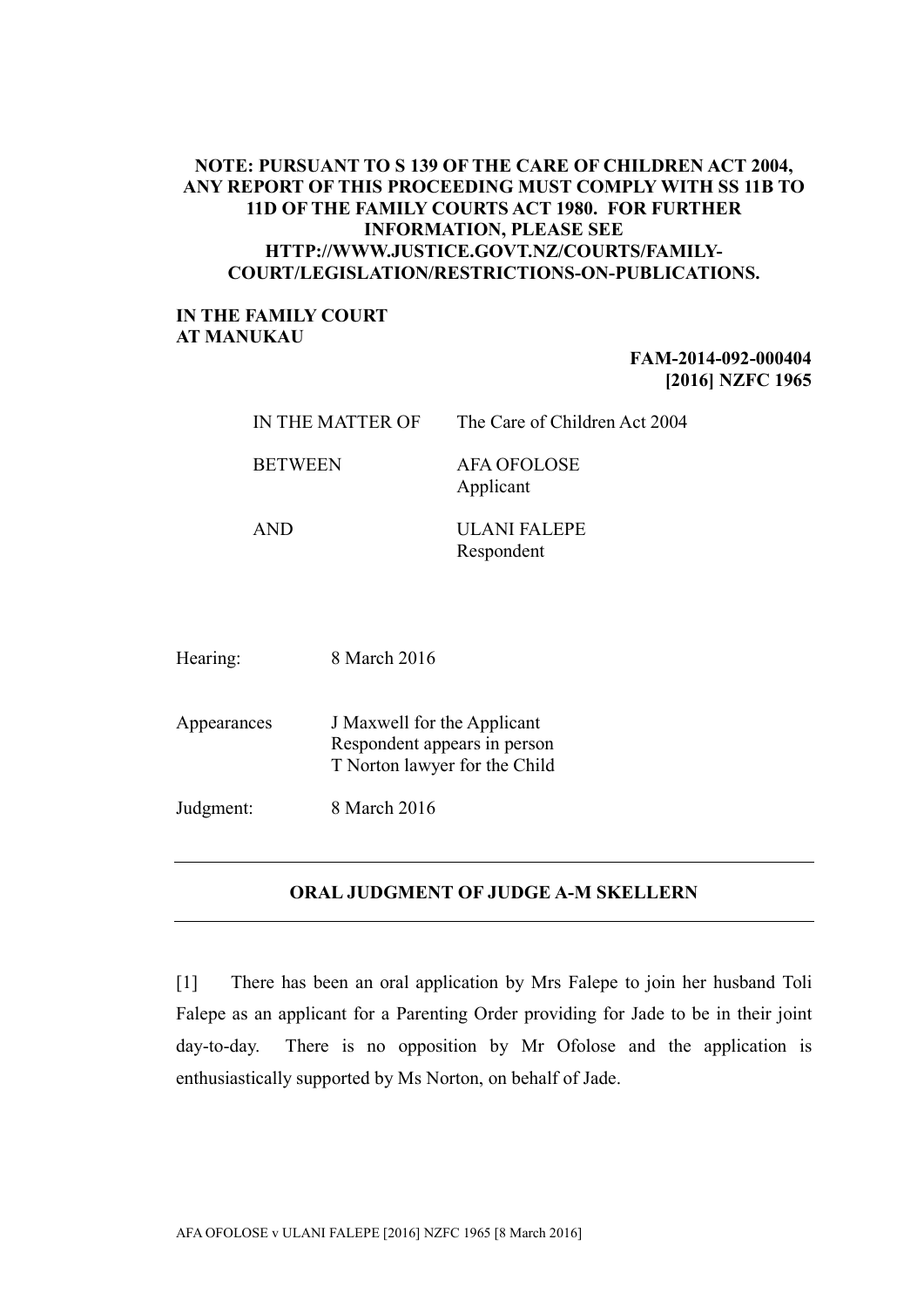[2] I therefore accept that oral application and ultimately the Parenting Order for the day-to-day care of Jade will be a joint one in favour of Toli Falepe and Ulani Falepe.

### **The Hearing**

[3] The matter today is an application by Afa Ofolose for a Parenting Order providing for him to have contact with his daughter Jade who was born on [date deleted] 2003. The respondent is Ulani Falepe who is Jade's mother, but as I have noted, there will now be a joint application for Jade's day-to-day care, including Toli Falepe, Mrs Falepe's husband.

[4] The hearing proceeded today on a defended basis. Mr Ofolose has not had contact with Jade for around nine years, and Mrs Falepe objected to his reconnecting with his daughter after such a long time. Jade's heritage is rich. She is very fortunate. Her mother is of Samoan/Maori decent and her father is Tongan. I met with Jade at the outset of these proceedings at Jade's specific request.

### **Jade's Interview with Judge**

[5] In terms of the application by Mr Ofolose, I discussed the application with her in the presence of Ms Norton in my chambers. She had some anxious view of the proceedings before the Court saying that she did not really want to meet Mr Ofolose after all these years, and that he had not really been there for her. She did not really want him sending her letters. She thought that she did not really want him sending anything to her now, instead of when she was little.

[6] She said that she had been worried about all the interviews that she had to have surrounding these proceedings. She was worried that if Mr Ofolose was involved in her life and that she would not be able to focus on anything else but that.

[7] However, she said that she would respect any decision that I would make as the Judge. My perception of that comment was that there was quite some relief involved in an acknowledgement that this was not something that she had to decide.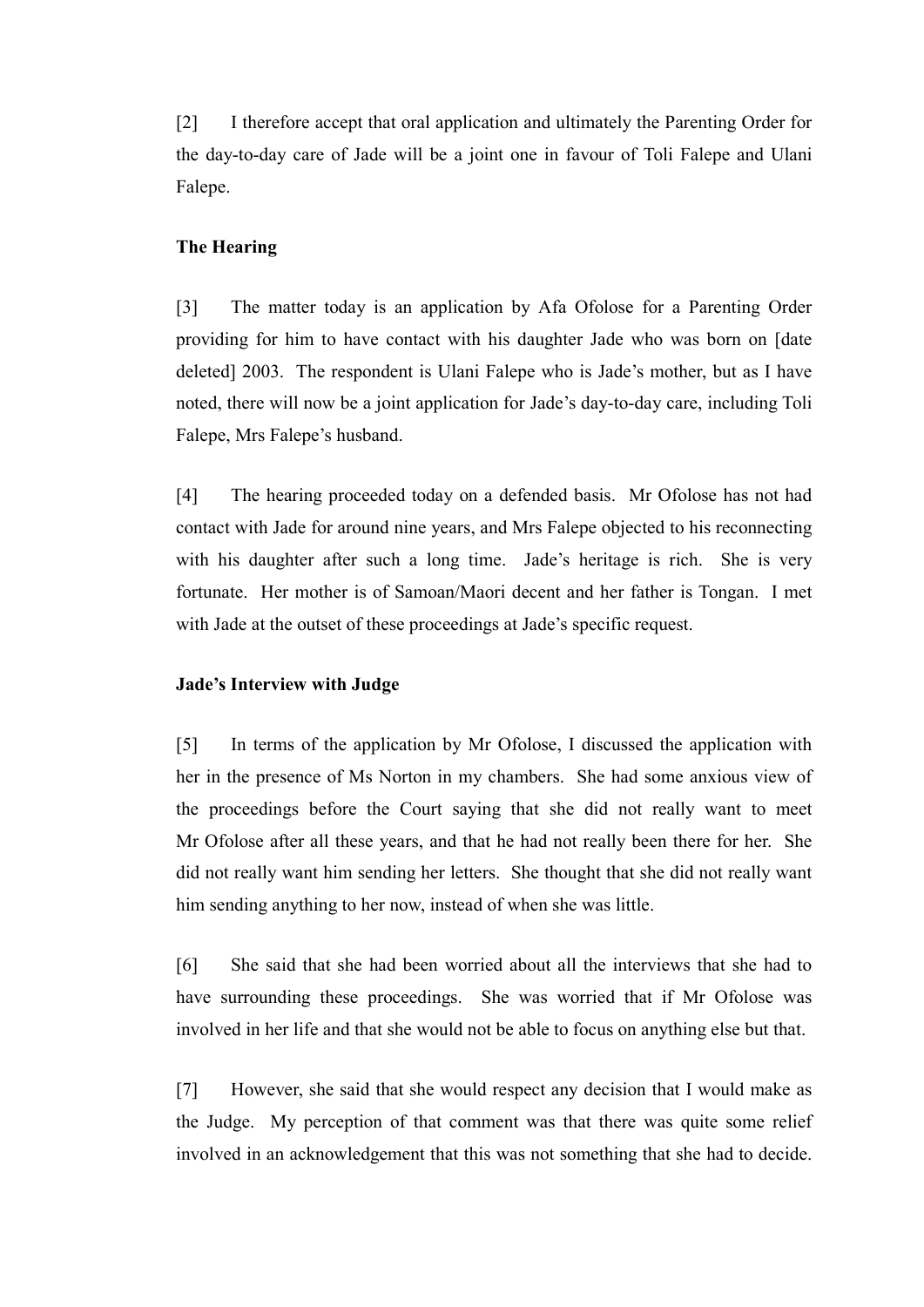Yes, her views were important, and had to be taken into account by me. This was a task for someone different altogether, and she understood that that was my role.

### **The Parties' Positions**

[8] The time surrounding the separation of Jade's parents seems to me to have been acrimonious and difficult. Around that time Mr Ofolose took Jade on holiday to Tonga. He did this without consultation with Mrs Falepe. Apparently she was away at the time and Jade was in the care of her parents. Unfortunately Jade was then not returned to her mother for three months. That was well after the expected return date. Ms Falepe was a young mother at the time, and it could only be imagined how traumatic that experience would have been for her.

[9] Each party has a different view of what occurred next resulting in this application, and then not being brought for seven years and contact not occurring. Mr Ofolose describes making efforts to contact Mrs Falepe and Jade. He says he visited their address, he thought three or four times, but was given the message firmly by mother and maternal grandparents that he was not allowed to see Jade. He says he left a note on mother's car and that ultimately mother moved in 2008 and he was unable to contact her or Jade until he says in 2013 where he made a Facebook connection through his elder daughter.

[10] Mrs Falepe sees the situation completely differently. She is adamant that father simply, as it were, lost interest and did not make strong attempts to see Jade.

[11] Mr Ofolose's application is motivated he says by a wish for Jade to understand who he is, that he is her father.

[12] He wants her to know he would not harm her in any way ever. He now seeks contact on a much more limited basis to that originally. He wishes to be able to write a letter to Jade progressing perhaps to telephone contact and then in the future if she wishes, further contact of a more direct nature. He would also like to receive news of the Guardianship matters that mother deals with.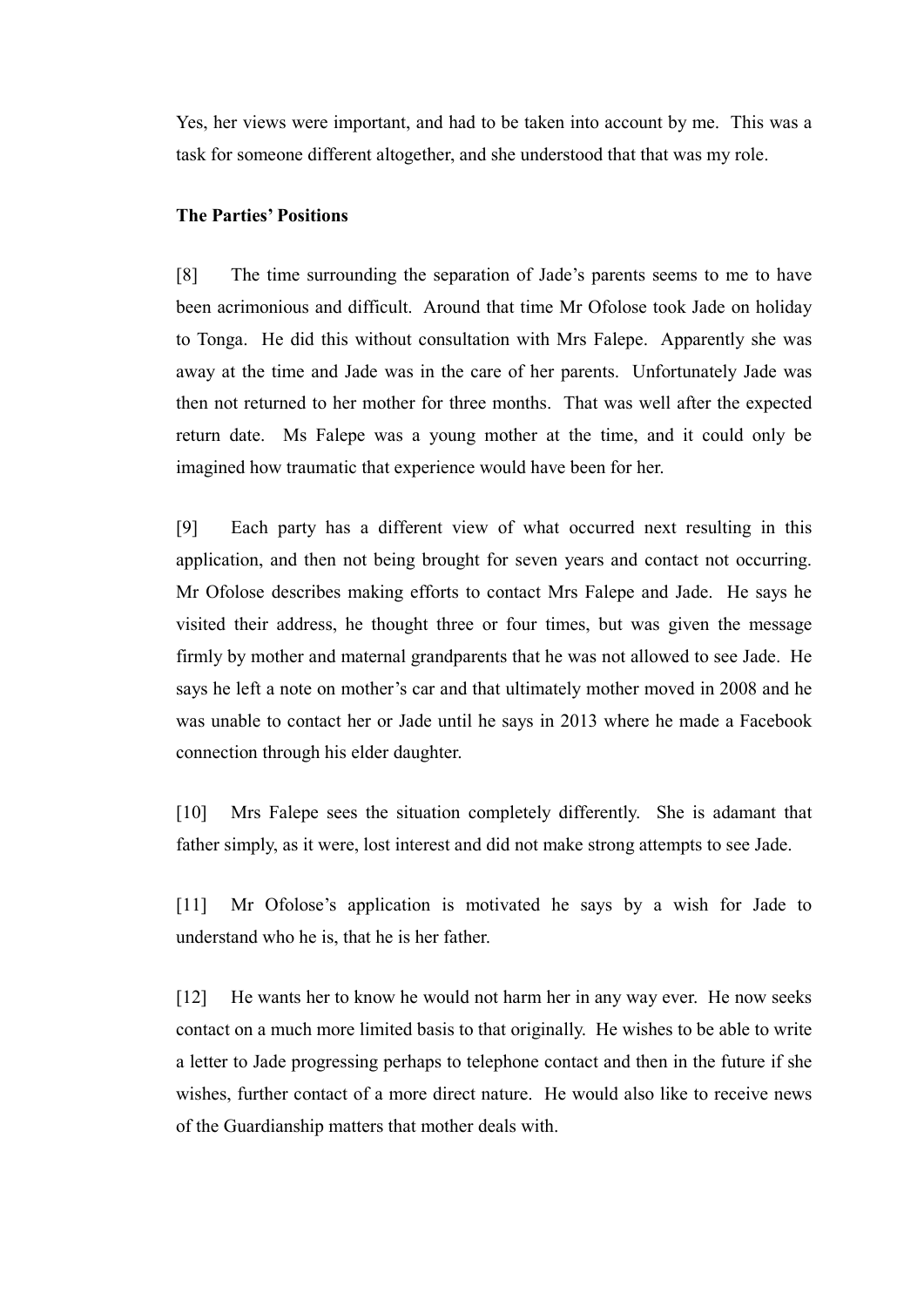[13] He conceded some very important matters however. First a Final Parenting Order providing for Mr and Mrs Falepe to have the day-to-day care of Jade. He conceded that Jade's name would remain exactly as it is. That is a vital concession because for Jade's name to be changed at the age of almost 13 years would have significant impact upon her, her relationship with her family and very importantly, and in fact increasingly importantly, her relationship with her peers.

[14] In 2010, by way of explanation, Mrs Falepe says that she was unable to locate Mr Ofolose and she decided to change Jade's entire name from [former name deleted] to Jade Falepe. I am going to traverse something of the procedural background to this matter and it is important.

[15] When the proceedings were first issued by Mr Ofolose Mrs Falepe took several steps to avoid the matter proceeding in a timely fashion to court. She refused to accept documents because her name was spelt incorrectly and the process server had a photo of Jade and she felt suggesting that it was her. The process server then left the papers at her feet. Lawyer to assist the Court and Lawyer for Child had difficulty ultimately engaging with mother.

[16] Mother then also, in the middle of proceedings, issued paternity proceedings to determine whether or not Mr Ofolose was Jade's father. The paternity proceedings were concluded with a Paternity Order being made on 24 October 2014. Mother has steadfastly insisted up to today that the choice in not having contact with Mr Ofolose was Jade's alone and that both she and her husband were simply supporting Jade.

[17] Mother has moved a long way today. It is to her great credit. As I have said, I consider that the impact of Jade being removed from her care for a period of three months all those years ago significantly affected her, and has affected the manner in which she has dealt with these proceedings.

[18] So for mother, today, to come to the point where she accepts this is not Jade's decision, and it is not a matter where she and Mr Falepe are simply supporting Jade but in my view is sincerely agreeing that the decision is mine. She and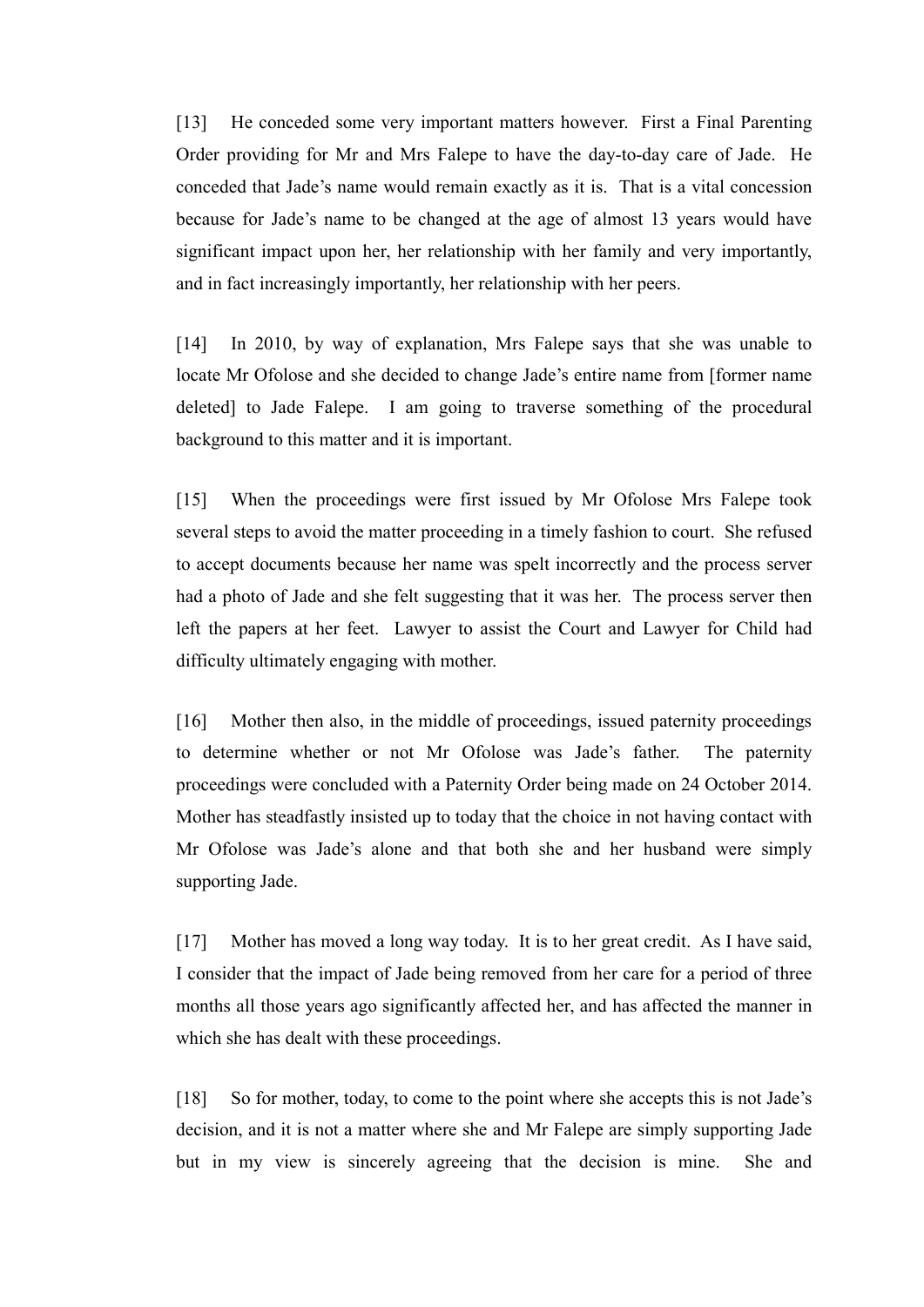Mr Falepe will abide by and support that decision in Jade's interests, it needs to be clear that just like Mr Ofolose has made significant concessions in the interests of Jade, so have Mr and Mrs Falepe. This gives me hope that for the future, given the Orders and Directions that I am going to make. The road for Jade may be a smoother one and if not free of, lessen the anxiety that she has clearly felt around these proceedings.

#### **The Psychologists Evidence**

[19] Ms Wali, who is an experienced psychologist, prepared a s 133 report for the Court on 31 May 2015. Her report was in fact unchallenged in any material aspect. There were some questions that Ms Norton and Ms Falepe had for her but in terms of her findings there was nothing that was germane to the decision that I have made that was in any way seriously challenged. Indeed, Ms Maxwell chose not to cross-examine her indicating that there was nothing with which Mr Ofolose took issue to the extent that required cross-examination.

[20] The report is a careful and thorough report and the findings of Ms Wali are sound in the Court's view from a psychological perspective. There are some points in the report which are useful to have included in this judgment so that they can be reflected on at a later date and may well assist Jade's parents and I say "parents" being the three parents here today to come to an understanding of how best to meet Jade's needs.

Ms Wali was of the view, and I refer to para 6.3 of her report, as follows:

Jade is aware of Mr Ofolose's paternal link with her, albeit at a rudimentary level. She does not remember him as she last had contact with him as a three and a half year old. This issue is tinged with considerable anxiety and confusion for her and one she wishes to avoid having to think or talk about.

She went on to say that:

Jade does not currently wish to have any contact with her biological father directly or indirectly. However when different options were discussed with her she was agreeable to receiving a letter from him as long as it did not put pressure on her to see him.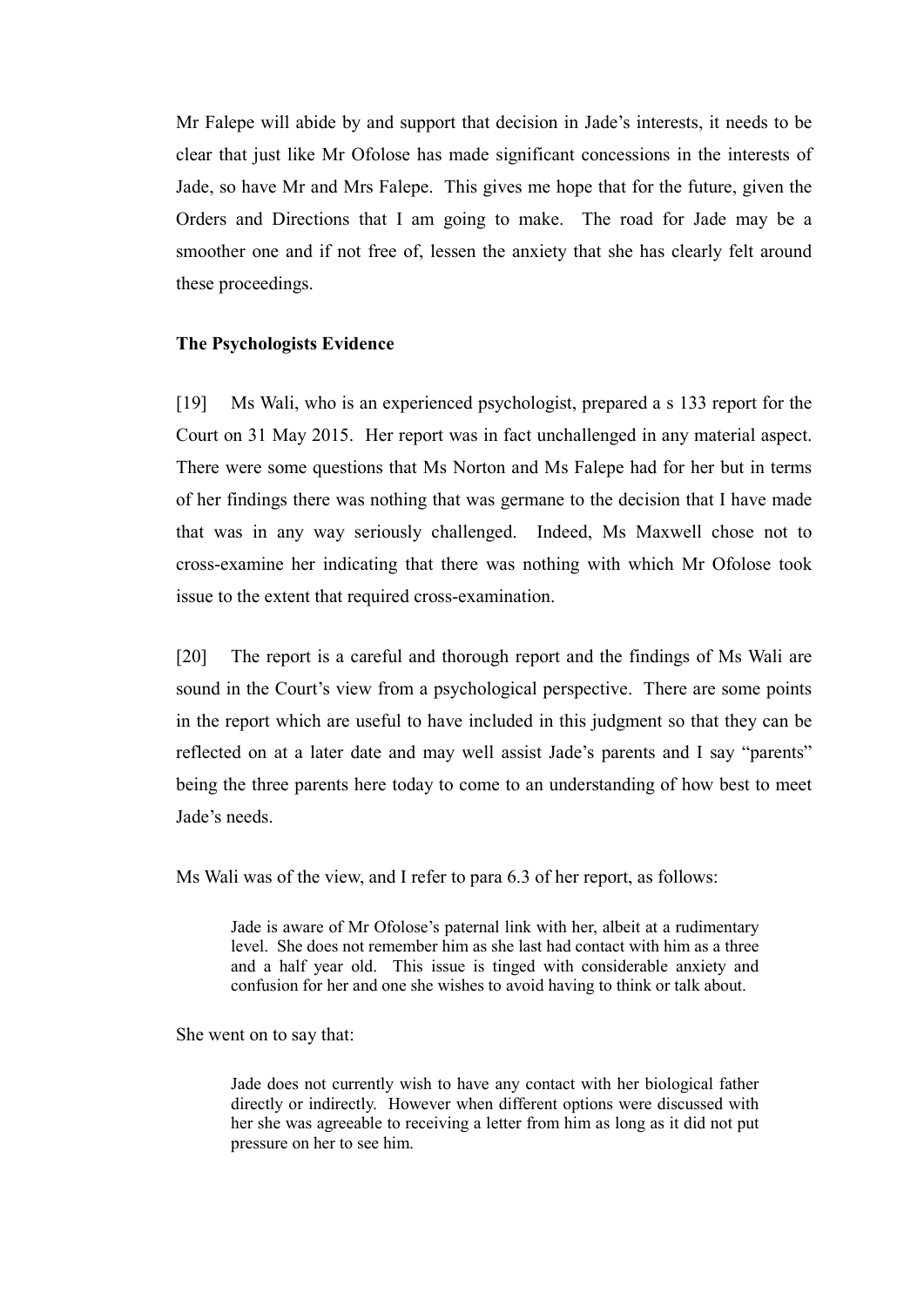She went on to say that:

In terms of Jade's current living situation the only father figure she has retained awareness of is her stepfather, hence the issue of contact, like for many children who have an absent parent wanting to step back into his or her life is one that is understandably creating anxiety and emotional conflict for Jade that was on the basis that Jade had or appears to have a strong sense of belonging and affinity within her existing family unit, being her mother, stepfather and her half brothers.

[21] In terms of Jade's contact with Mr Ofolose, Ms Wali considered that they appeared to be the outcome of the following factors.

[22] First the understandable outcome of the lengthy period that her biological father has been absent from her life and second that she was appearing to be considerably influenced by her parents' views and anxieties on this issue. She concluded that ascertaining children's true and independent wishes and views in the presence of intense birth parental conflict is a complex and difficult task. Some argue it is simplistic and potentially misleading to assume that determinative information about contact and residence can be obtained from children in such situations. Children's interests are most likely to be served by the need for them to have a voice and to be consulted but not being unduly burdened with the final decision of having to make invidious choices between their parents. Ms Wali rightly noted that this applies to Jade.

[23] She concluded:

In terms of Mr Ofolose's motivation, that he appears to be motivated by a sense of responsibility, affection and wanting to do the right thing, and possibly his advancing age and mortality.

[24] She too made a comment about Mr Ofolose's lack of insight into the extent of damage done to inter parental trust by his handling of the Tonga trip in 2007. She said that while that raises questions about his judgment and psychological sophistication, his empathy for Jade's predicament and willingness to be flexible were positive.

[25] Ms Wali went on to provide some very helpful suggestions as to conditions to be placed on any order by this Court in terms of moving forward for Jade. In terms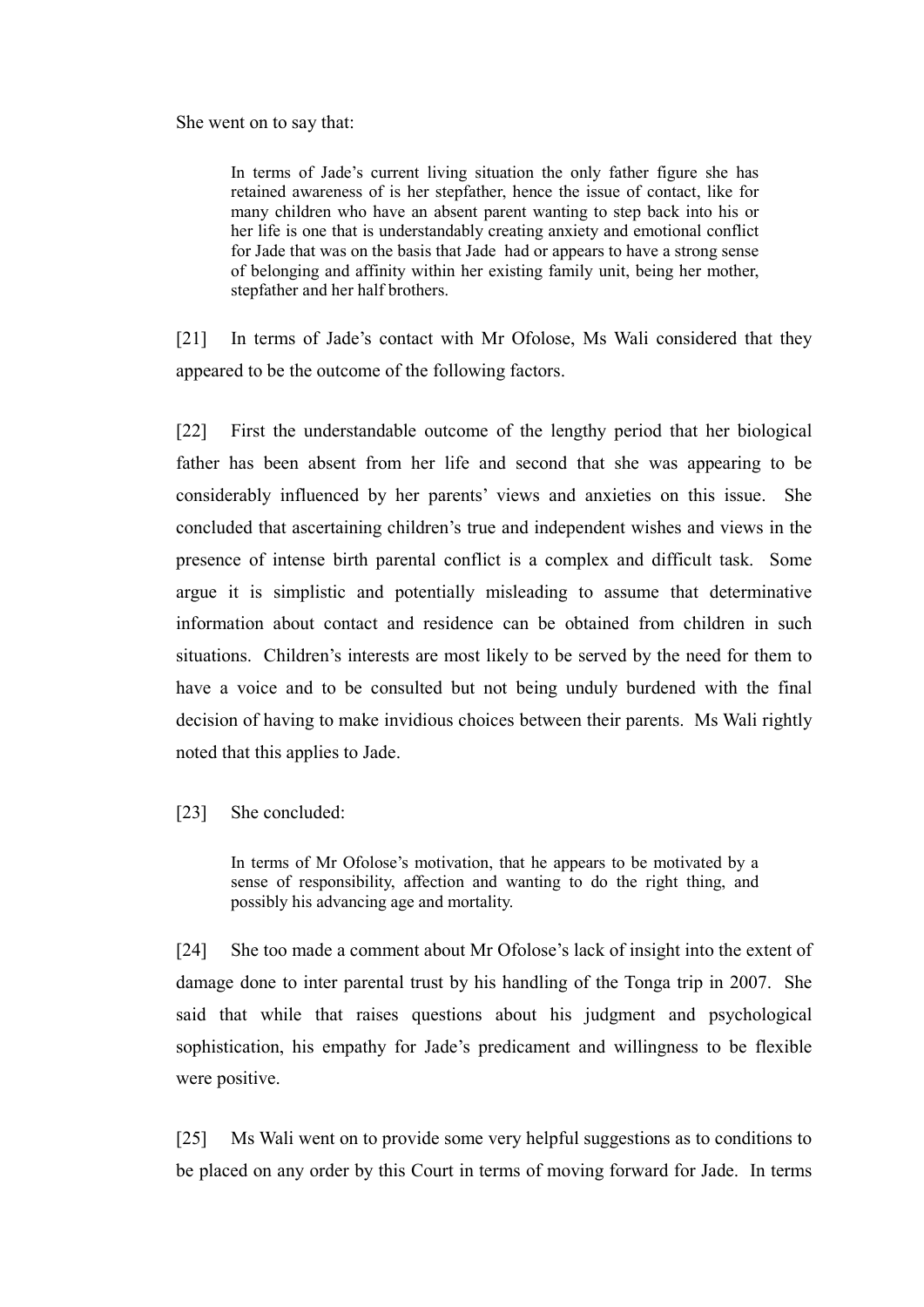of the evidence that I need to determine, the questions are really limited. I find that Mr Ofolose's action in retaining Jade from her mother in 2007 was the catalyst to the disconnection between him and his daughter which followed.

[26] He acknowledged in Court making a serious mistake, although I am unsure, like Ms Wali as to whether he has a genuine understanding of the impact of that action on his future relationship with Mrs Falepe as the other parent of Jade. Mrs Falepe, to her credit, says, "Alright, that is now in the past". Yes she was angry, but she has put that aside.

[27] I accept also that Mr Ofolose has made attempts to contact Jade from time to time. It is my view that Mrs Falepe has to an extent stonewalled him in trying to make contact. The complete change of Jade's name in 2007 with reference to Mr Ofolose is an example of that apparent unwillingness to acknowledge him as Jade's father.

[28] Ms Falepe has voiced some concerns for Jade in Mr Ofolose having unsupervised contact with her but these concerns do not extend to the limited contact that is currently being sought. There is a great deal of grief and anguish in this family and that will need to be overcome ultimately if Jade's welfare and best interests are to be served. She needs to be able to have a connection or a relationship with her biological father which is not tinged by any guilt at all and that is a job that Mr and Mrs Falepe need to take very seriously.

### **The Law**

[29] The Care of Children Act 2004 sets out that in making a decision of this nature the welfare and best interests of Jade in her particular circumstances must be the first and paramount consideration. That is under s 4 of the Act and I must in considering her welfare and best interests take into account the principles in s 5 of the Care of Children Act.

[30] Section 5 provides the safety of Jade is a mandatory consideration and on the widest possible level. It includes her emotional safety as well as her physical safety.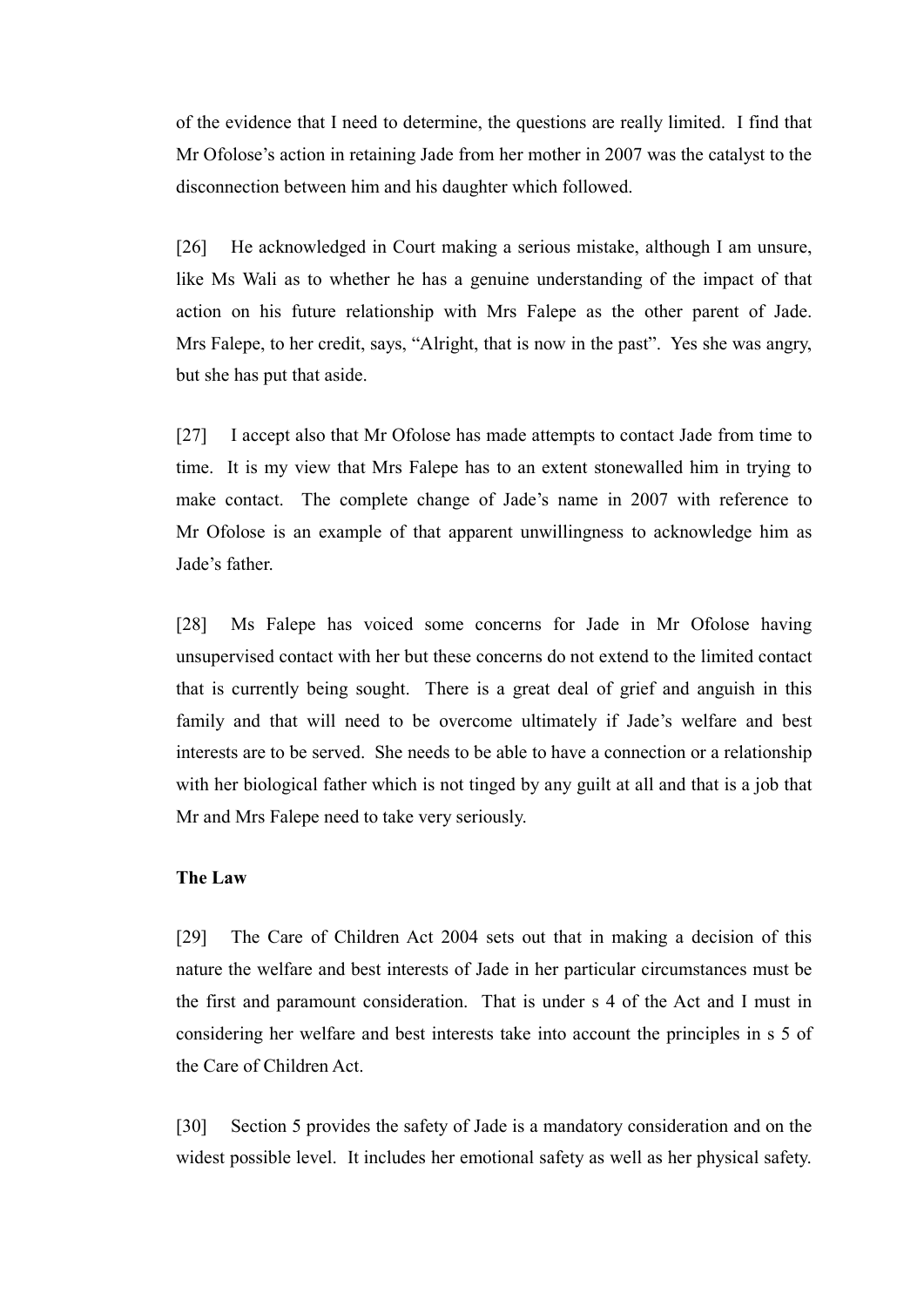The orders that I am going to make are designed with the protection of Jade's emotional safety at the forefront of my mind.

[31] In terms of s 5(b) of the Act, Jade's care, development and upbringing should be primarily the responsibility of her parents and guardians. However there has been a significant interruption in terms of Mr Ofolose's involvement with her. To make any sudden changes to that arrangement, I consider, would serve to ultimately derail Jade in a serious way and would rebound in terms of her future relationship with Mr Ofolose.

[32] Ongoing consultation and co-operation between Jade's parents as set out at s 5(c) of the Act has not occurred for most of her life. I am hopeful that there will be able, in the future, to be some level of consultation and co-operation amongst the three parents.

[33] Continuity in Jade's care, development and upbringing is a pivotal factor as set out in s 5(d) of the Act. Jade is in a settled, secure, home situation and again anything that interferes significantly with that continuity will not be in Jade's best interests.

[34] However, in terms of s 5(e) and (f) of the Act, Jade needs a relationship with Mr Ofolose. Her [identity] needs to be preserved and strengthened and of course that involves Mr Ofolose who is her biological father and needs to form part of the rich matrix that is Jade's being.

[35] In terms of Jade's views under s 6 of the Act, I acknowledge that Jade has been given reasonable opportunities to express views on matters affecting her and I have taken her views into account. That recognition, however, is tempered with what I have already said, which is that I came clearly to the view that Jade needed to be released from the sense of responsibility that she felt about making this decision.

[36] I therefore make Orders in terms of those sought today on some clear conditions.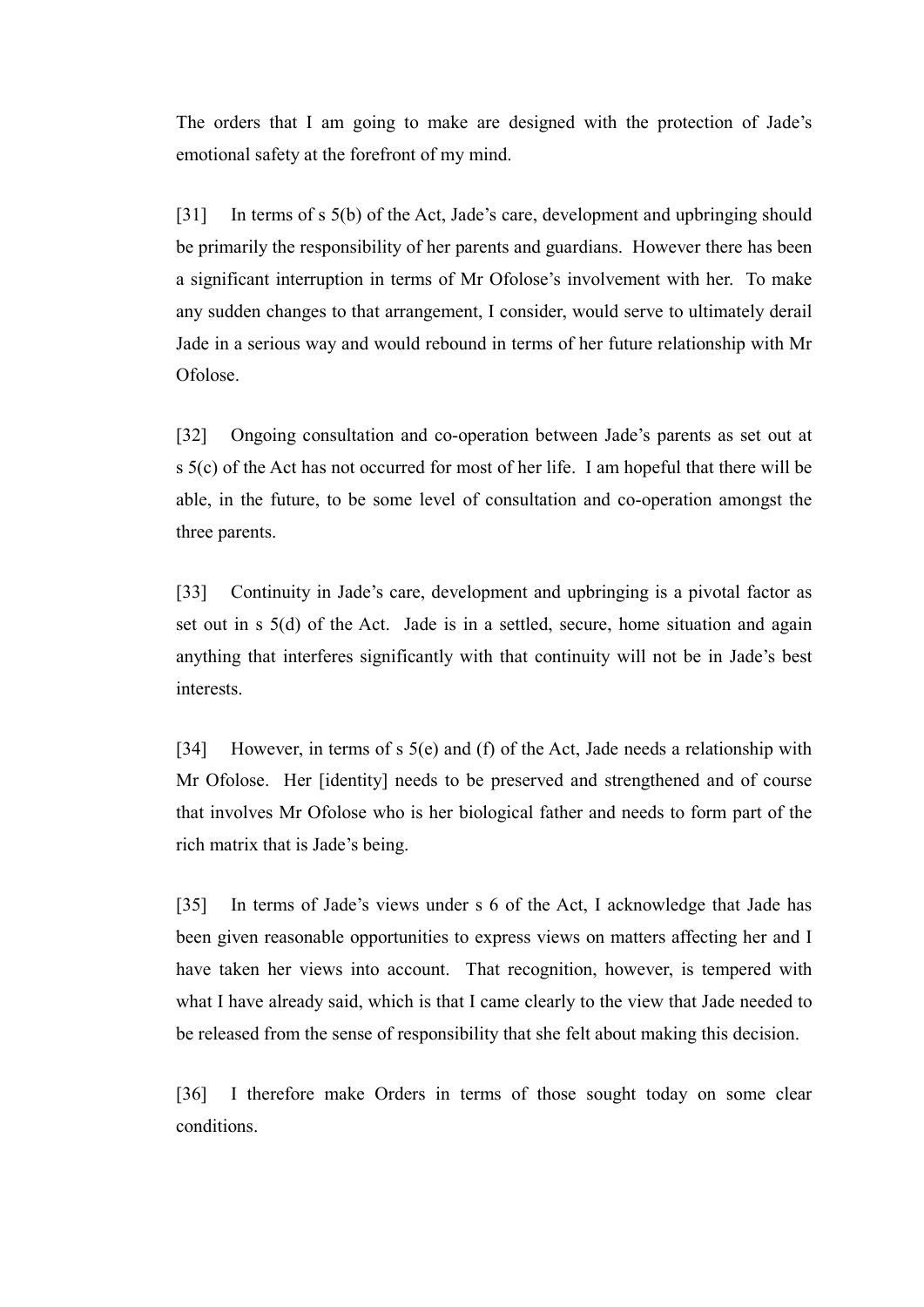### **Orders**

[37] First, there will be a Final Parenting Order providing for Jade to be in the day-to-day care of Mr and Mrs Falepe.

[38] Second, there will be a Final Parenting Order in favour of Mr Ofolose providing for contact with as follows:

- (a) Mr Ofolose will write a letter to Jade on the basis set out in Ms Wali's report of 31 May 2015 at para 8.12 (ii). Before he does this, however, he is to receive the assistance from a counsellor that is set out also in that paragraph.
- (b) Mr Ofolose will be entitled to send Jade gifts on her birthday and at Christmas. Consultation is to occur first with Mr and Mrs Falepe as to what would be appropriate gifts so that the gifts that are provided are such that Jade will enjoy receipt of and Mr and Mrs Falepe are of course to give those gifts to Jade upon receipt.
- (c) Mr Ofolose will have contact by telephone or face-to-face contact with Jade only if instigated by her.
- [39] In terms of the conditions attaching to these Orders:
	- (a) First neither Mr or Mrs Falepe, nor Mr Ofolose, will speak negatively of any of the other parties either to or in the hearing of Jade.
	- (b) Second, Mrs Falepe will provide Mr Ofolose with information regarding guardianship matters, such as education, medical matters, and overseas trips that are planned. That includes providing him with school reports, details of important medical events, and overseas trips proposed.

[40] There will also be a referral to counselling for Mr and Mrs Falepe and Mr Ofolose under s 46(G) of the Care of Children Act. That counsellor is to have